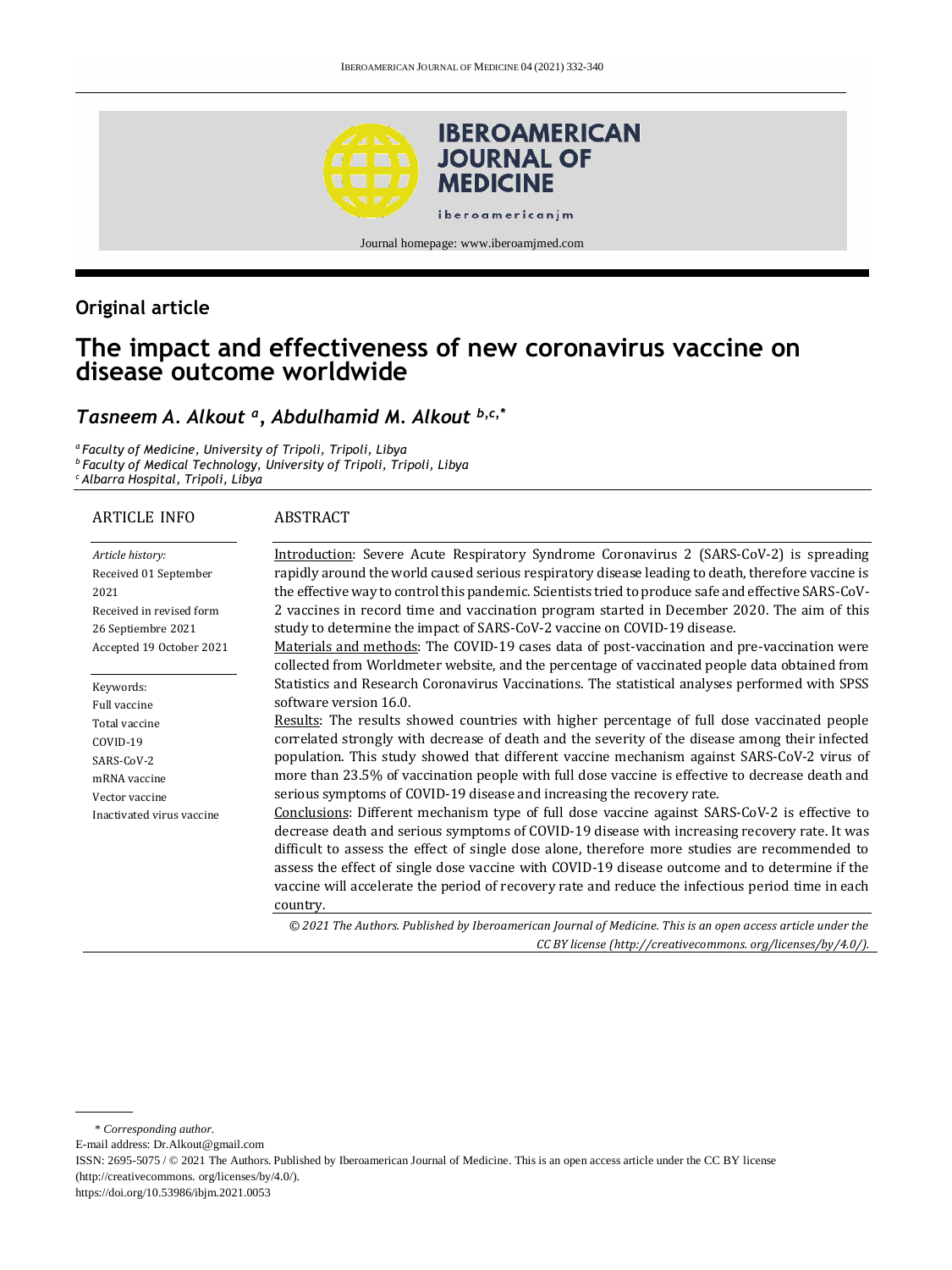# **El impacto y la eficacia de la nueva vacuna contra el coronavirus en el resultado de la enfermedad en todo el mundo**

| INFO. ARTÍCULO             | <b>RESUMEN</b>                                                                                                                                                      |
|----------------------------|---------------------------------------------------------------------------------------------------------------------------------------------------------------------|
| Historia del artículo:     | Introducción: El síndrome respiratorio agudo severo por coronavirus 2 (SARS-CoV-2) se está                                                                          |
| Recibido 01 Septiembre     | propagando rápidamente por todo el mundo provocando una enfermedad respiratoria grave que                                                                           |
| 2021                       | conduce a la muerte, por lo que la vacuna es la forma eficaz de controlar esta pandemia. Los                                                                        |
| Recibido en forma revisada | científicos intentaron producir vacunas contra el SARS-CoV-2 seguras y efectivas en un tiempo                                                                       |
| 26 Septiembre 2021         | récord y el programa de vacunación comenzó en diciembre de 2020. El objetivo de este estudio es                                                                     |
| Aceptado 19 Octubre 2021   | determinar el impacto de la vacuna contra el SARS-CoV-2 en la enfermedad COVID-19.                                                                                  |
|                            | Materiales y métodos: Los datos de casos de COVID-19 de posvacunación y prevacunación se                                                                            |
| Palabras clave:            | recopilaron del sitio web de Worldmeter, y el porcentaje de datos de personas vacunadas                                                                             |
| Vacuna completa            | obtenidos de Estadísticas e Investigación de Vacunas por Coronavirus. Los análisis estadísticos                                                                     |
| Vacuna total               | realizados con el software SPSS versión 16.0.                                                                                                                       |
| COVID-19                   | Resultados: Los resultados mostraron que los países con un mayor porcentaje de personas                                                                             |
| SARS-CoV-2                 | vacunadas con la dosis completa se correlacionaron fuertemente con la disminución de la muerte                                                                      |
| Vacuna de ARNm             | y la gravedad de la enfermedad entre su población infectada. Este estudio mostró que el                                                                             |
| Vacuna de vector           | mecanismo de vacunación diferente contra el virus SARS-CoV-2 de más del 23.5% de personas                                                                           |
| Vacuna de virus inactivado | vacunadas con la vacuna de dosis completa es eficaz para disminuir la muerte y los síntomas<br>graves de la enfermedad COVID-19 y aumentar la tasa de recuperación. |
|                            | Conclusiones: Diferentes tipos de mecanismos de vacuna de dosis completa contra el SARS-CoV-2                                                                       |
|                            | son efectivos para disminuir la muerte y los síntomas graves de la enfermedad COVID-19 con una                                                                      |
|                            | tasa de recuperación creciente. Fue difícil evaluar el efecto de la dosis única sola, por lo que se                                                                 |
|                            | recomiendan más estudios evaluar el efecto de la vacuna de dosis única con el resultado de la                                                                       |
|                            | enfermedad COVID-19 y determinar si la vacuna acelerará el período de recuperación y reducirá                                                                       |
|                            | el período de infección en cada país.                                                                                                                               |
|                            | © 2021 Los Autores. Publicado por Iberoamerican Journal of Medicine. Éste es un artículo en acceso abierto                                                          |

*bajo licencia CC BY (http:/[/creativecommons. org/licenses/by/4.0/\)](https://creativecommons.org/licenses/by/4.0/).*

HOW TO CITE THIS ARTICLE: Alkout TA, Alkout AM. The impact and effectiveness of new coronavirus vaccine on disease outcome worldwide. Iberoam J Med. 2021;3(4):332-340. doi[: 10.53986/ibjm.2021.0053.](https://doi.org/10.53986/ibjm.2021.0053)

### **1. INTRODUCTION**

Coronavirus disease 2019 (COVID-19) is a new infectious disease which generate the Severe Acute Respiratory Syndrome Coronavirus 2 (SARS-CoV-2), that spreading rapidly around the world [1]. Most people will develop mild to moderate respiratory illness but old age people or patients with special medical condition such as diabetes, chronic respiratory disease or cardiovascular disease may develop serious symptoms leading to death [2, 3]. This pandemic affected the world socially, economically and the health care system including the overload on medical facilities and hospitals as well as the medical staff who are at a high risk [4]. Therefore, the need of an effective way to control this pandemic is a must, such as hand washing, face mask, social distance or vaccine [5].

Typically, vaccines need years of research and testing before reaching the clinic, but in 2020 scientists tried to produce safe and effective SARS-CoV-2 vaccines in record time. As the last update in  $12<sup>th</sup>$  August, 2021 researchers were testing 99

vaccines in clinical trials on human and 33 have reached the final stages of testing and more than 75 preclinical vaccines are under active investigation in animals [6].

The world first mass vaccination program started in December 2020 with at least 13 different vaccines [7]. SARS-CoV-2 vaccines have various categories such as inactivated virus vaccines, subunit vaccines, vector vaccines, and nucleic acid vaccines, with efficacy arranged from 50% up to 95%. The most common vaccine mechanism used around the world has been made from companies such as Pfizer/BioNtech Comirnaty and Moderna COVID-19 vaccine, which are mRNA-based vaccines with efficacy 95% and 94.5%, respectively, AstraZeneca/AZD1222 and Janssen/Ad26.COV2.S vaccines are Adenovirus Vector vaccine with efficacy 70% and 76.7-85.4%, respectively. Finally, the Sinopharm COVID-19 vaccine (BBIBP-CorV) and Sinovac-CoronaVac are Inactivated virus vaccine with efficacy of 79% and 50-91%, respectively [8, 9]. Two doses are needed for full vaccination from the most vaccines listed by World Health Organization (WHO) as Moderna and Pfizer-BioNTech., while in Johnson & Johnson's a single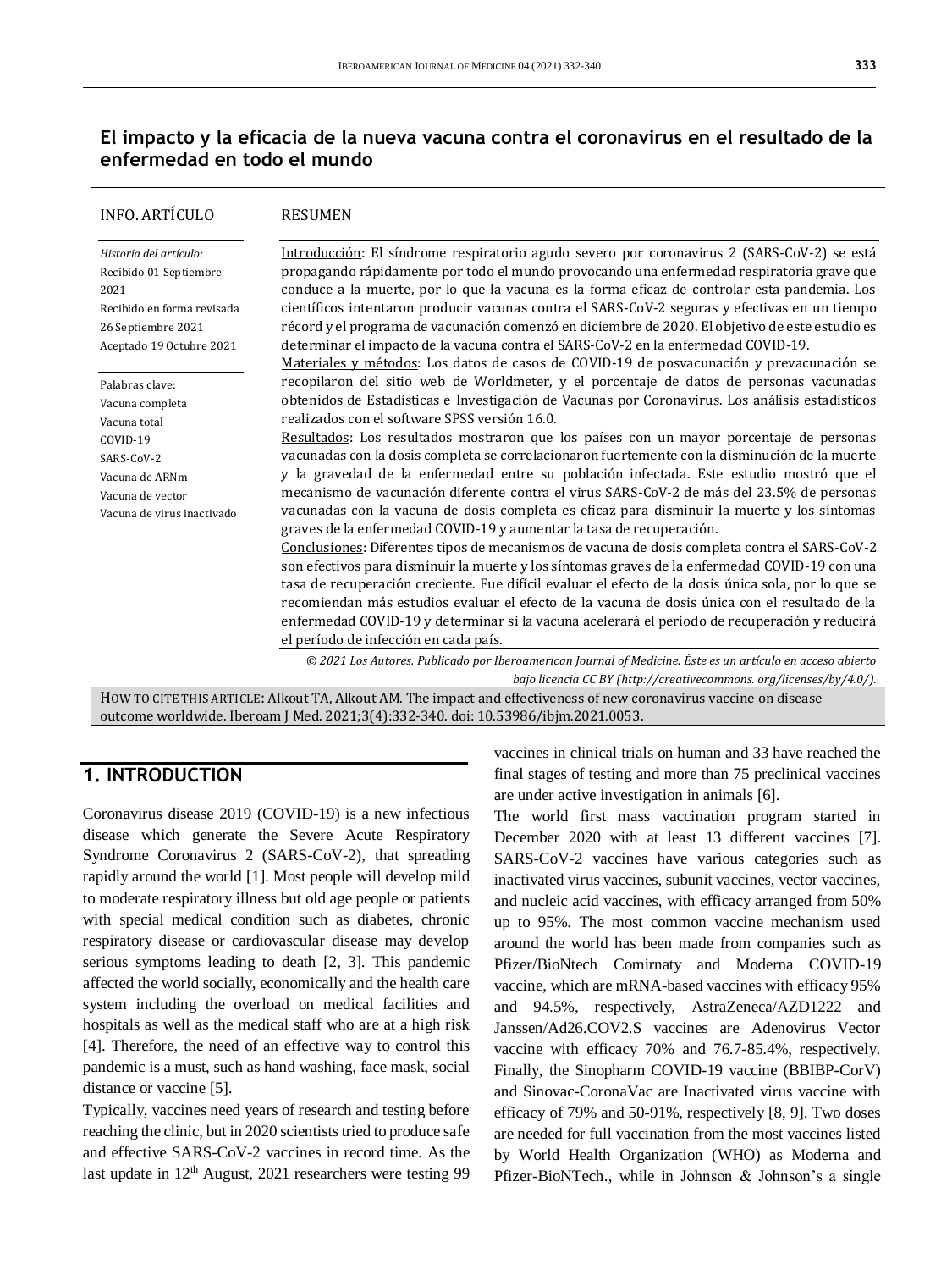dose only is enough [7, 10].

A vaccine's efficacy is the performance in a controlled clinical trial, while vaccine effectiveness is a measure of how well vaccines work in the real world conditions [11], especially with some factors that may affect the effectiveness of the vaccine including clinical trial on specific people who may develop a different response to the vaccine or the mutations in the virus genome, or the correct storage and handling of the vaccine [12]. COVID-19 vaccines will not be 100% effective, but the evaluations observed a reduced number of infections the infection, critical cases and death from the SARS-CoV-2 infection [12, 13]. The aim of this study is to assess the correlation and the effectiveness of SARS-CoV-2 vaccine with COVID-19 disease outcome worldwide.

#### **2. MATERIALS AND METHODS**

The data on COVID-19 cases for 138 countries post vaccination on 17 August 2021 collected from Worldmeter website [\(www.worldmeter.info\)](file:///F:/Iberoamerican%20Journal%20of%20Medicine/Issues/Formato%20artículos/Bilingüe/www.worldmeter.info). The website listed numbers of cases, total cases, active cases, recovery cases, deaths cases and critical case. The data for pre-vaccination for 86 countries on 13 April 2020 collected previously from [\(www.worldmeter.info\)](http://www.worldmeter.info/) which was previously published [14]. All the results were expressed in percentage from the total cases to avoid the increased number of infected people among the countries after more than one year of pandemic. The percentage of vaccinated people data in each country was obtained from Statistics and Research Coronavirus (COVID-19) Vaccinations [\(https://ourworldindata.org/covid-vaccinations\)](https://ourworldindata.org/covid-vaccinations) [15]. Countries were divided into four groups: group 1 (0-24 %), group 2 (25-49%), group 3 (50-74) and group 4 (75-100%) of vaccination. In addition, 2 groups were defined: first is the full dose vaccination which is the percentage of vaccinated people received two doses and completed the vaccination program and second is the total dose vaccination which is the percentage of vaccinated people who completed the vaccination program plus people received single dose only. Three different types of SARS-CoV-2 vaccine mechanism was used in these study: mRNA, vector Adenovirus and inactivated virus, made from different companies such as Moderna, Johnson&Johnson, AstraZeneca, Pfzer/BioNTech, Sinopharm, Sinovac, Sputnik V, CanSino, Covaxin, and COVIran, among 138 countries. There was no country used the inactive virus, being the 138 countries divided into 6 groups: group 1 used the mRNA only, group 2 used adenovirus vector only, group3 used mRNA, adenovirus vector and inactive virus,

group 4 used mRNA and adenovirus vector, group 5 used mRNA and inactive virus and group 6 used inactive virus and adenovirus vector, [\(https://ourworldindata.org/covid](https://ourworldindata.org/covid-vaccinations)[vaccinations\)](https://ourworldindata.org/covid-vaccinations),

The statistical analyses were performed with SPSS software version 16.0. The Paired T-test was used for the comparison between COVID-19 disease outcome pre and postvaccination. Spearman Correlation coefficient was used for the relationship between full and total SARS-CoV-2 vaccine with COVID-19 disease outcome. Receiver operating characteristic curve (ROC curve), Area Under the Curve (AUC) and Mann Whitney test were used to assess the sensitivity and specificity of the vaccine efficiency and the impact of vaccine on severity of COVID-19 dieses. Kruskal Wallis test was used to compare the percentage of vaccine distribution in four groups among countries with COVID-19 disease outcome. Countries without enough date were excluded from the statistical analysis**.**

### **3. RESULTS**

The correlation between total and full SARS-CoV-2 vaccine with the percentage of COVID-19 cases outcome in 138 countries at 17 August 2021 were evaluated. The results showed a significant negative correlation of total vaccine with percentage of death from COVID-19 ( $rs = -0.345$ ,  $p =$ 0.005), percentage of critical cases ( $rs = -0.201$ ,  $p = 0.018$ ) and was insignificant negative correlation with active cases  $(rs = -0.143, p = 0.095)$ . However, a significantly positive correlation with recovered cases was observed ( $rs = 0.189$ , p = 0.027). Similar results were obtained with full vaccination, observing a significant negative correlation of full vaccine with percentage of death from COVID-19 ( $rs =$  $-0.326$ ,  $p = 0.0005$ ), percentage of critical cases (rs=  $-0.278$ ,  $p = 0.001$ ) In addition, the results showed a significant negative correlation of full vaccination with active cases (rs  $= -0.208$ ,  $p = 0.015$ ) and significantly positive correlation with recovered cases ( $rs = 0.248$ ,  $p = 0.003$ ).

79 countries received less than the mean percentage of vaccinated people (28%) and 59 countries higher than the mean percentage of vaccinated people (28%). The mean percentage of vaccine was used to assess the significant impact of vaccine on the percentage of death, active, critical and recovery cases. There were a significantly higher number of deaths, active and critical cases rate in countries with less than 28% of vaccinated people compared with countries with more than 28% of vaccinated people ( $p =$ 0.0005,  $p = 0.041$  and  $p = 0.003$ , respectively). The recovery cases rate was significantly higher in countries with more than 28% of vaccinated people compared with countries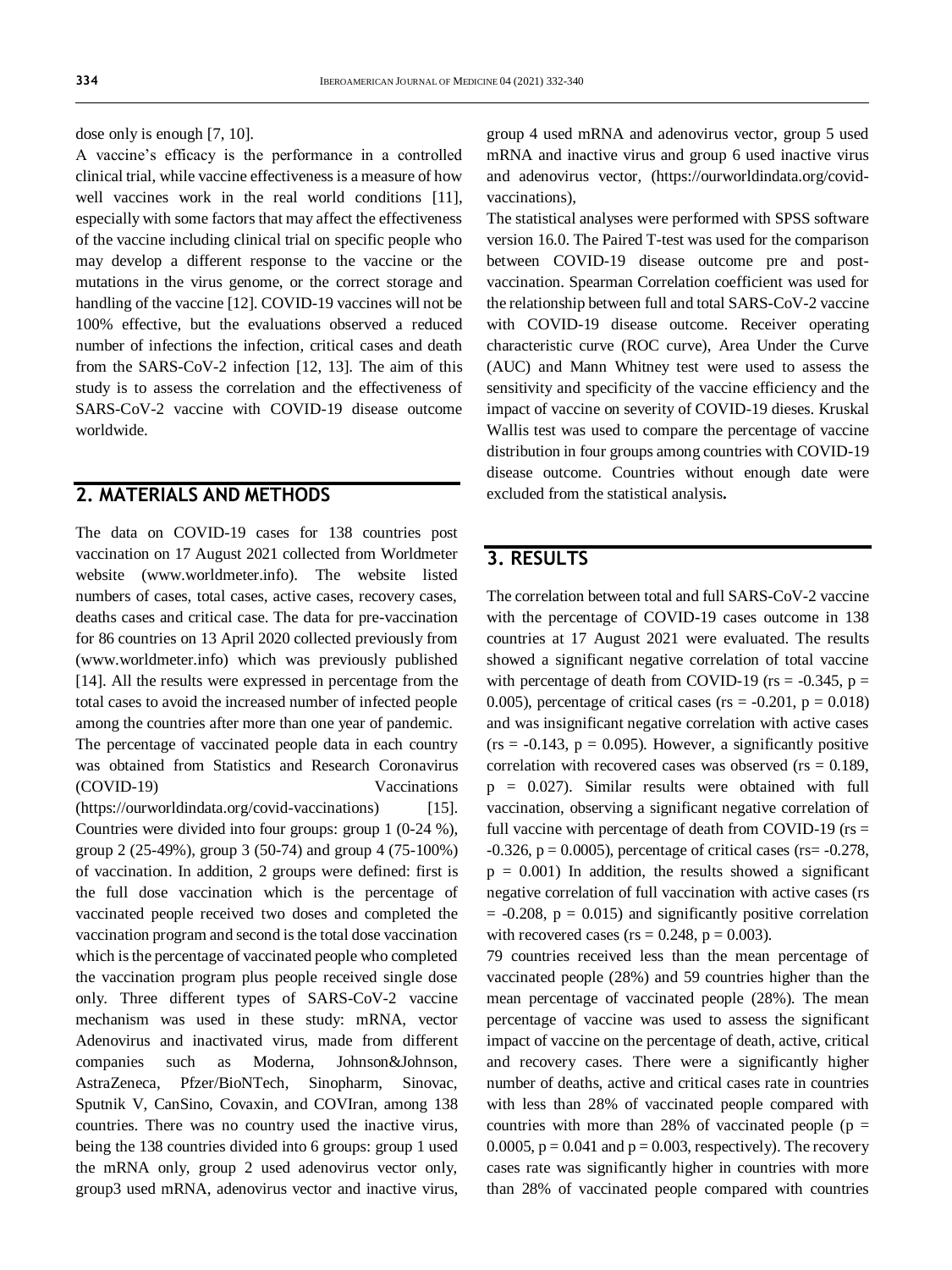0.063).

with less than 28% of vaccinated people ( $p = 0.009$ ) (Table 1).

| Table 1. The mean percentage of COVID-19 disease<br>outcome among countries sorted by 28% of vaccination |               |                 |             |                  |
|----------------------------------------------------------------------------------------------------------|---------------|-----------------|-------------|------------------|
| $%$ of                                                                                                   | $%$ of        | $%$ of          | $%$ of      | $%$ of           |
| <b>Vaccination</b>                                                                                       | <b>Active</b> | <b>Critical</b> | Death       | <b>Recovered</b> |
| countries                                                                                                | cases         | <b>Cases</b>    | cases       | cases            |
| <b>Higher</b><br>than $28%$<br>$(n=59)$                                                                  | $7.67 + 1.4$  | $0.07++0.01$    | $1.4 + 0.1$ | $91 + 1.4$       |
| <b>Less than</b><br>28%<br>$(n=79)$                                                                      | $11.3 + 1.6$  | $0.1 + 0.02$    | $2.6 + 0.3$ | $86.3 + 1.7$     |
| value                                                                                                    | 0.041         | 0.003           | 0.0005      | 0.009            |

Data from 36 countries of vaccine type distribution was available on [\(https://ourworldindata.org/covid](https://ourworldindata.org/covid-vaccinations)[vaccinations\)](https://ourworldindata.org/covid-vaccinations) [15]. Therefore, the correlation between the distribution of SARS-CoV-2 vaccine types in these countries and severity of COVID-19 disease outcome assessed with spearman's correlation test and the results showed a significant negative correlation of mRNA vaccine type with percentage of death cases ( $rs = -0.345$ ,  $p = 0.039$ )

#### *Data is expressed as mean ± standard error.*

and insignificant negative correlation with percentage of recovery cases ( $rs = -0.181$ ,  $p = 0.29$ ). There was observed a significant positive correlation with percentage of active cases ( $rs = 0.332$ ,  $p = 0.048$ ) and insignificant correlation with percentage of critical cases ( $rs = 0.023$ ,  $p = 0.89$ ).

The correlation between vector adenovirus vaccine of SARS-CoV-2 with severity of COVID-19 disease outcome among 36 countries revealed an insignificant negative correlation with percentage of death cases ( $rs = -0.132$ ,  $p =$ 0.44), and with percentage of recovery cases ( $rs = -0.035$ , p



CI 0.550 - 0.735,  $p = 0.004$  and the cut-off 19.5% of 10



virus vaccine with severity of COVID-19 disease outcome among 36 countries showed an insignificant positive correlation with percentage of death cases ( $rs = 0.321$ ,  $p =$ 0.056), percentage of recovery cases ( $rs = 0.218$ ,  $p = 0.201$ ) and with percentage of critical cases ( $rs = 0.32$ ,  $p = 0.85$ ). Nevertheless, an insignificant negative correlation with percentage of active cases was observed ( $rs = -0.313$ ,  $p =$ 

The mean percentage of death cases (1.4%) and percentage of recovery cases (91%) from Table 1 was used to classify the countries into two groups to assess the sensitivity and specificity of vaccine. The AUC results from ROC curve for percentage of recovery cases accepted (area  $= 0.643, 95\%$ 

1 - Specificity *Figure 2: The ROC curve for full dose vaccination with percentage of deth cases*

 $0.4$ 

 $\overline{0.6}$ 

os

۰'n

|                                                      | ome classified into 4 groups according to total dose vaccination |                  |                         |
|------------------------------------------------------|------------------------------------------------------------------|------------------|-------------------------|
| $0.8 -$                                              | % of Critical<br><b>Cases</b>                                    | % of Death cases | % of Recovered<br>cases |
|                                                      | $0.11 \pm 0.02$                                                  | $2.51 \pm 0.37$  | $84.7 \pm 2.4$          |
| $50.6 -$<br>ä.                                       | $0.09 \pm 0.02$                                                  | $2.37 \pm 0.33$  | $91.5 \pm 1.1$          |
| $504-$                                               | $0.07 \pm 0.02$                                                  | $1.59 \pm 0.15$  | $89.2 \pm 1.8$          |
| $0.2 -$                                              | $0.05 \pm 0.04$                                                  | $0.69 \pm 0.2$   | $94.6 \pm 1.7$          |
|                                                      | 6.69                                                             | 19.8             | 8.33<br>3               |
| $0.0 -$<br>直び<br>n n<br><b>CLA</b><br>作成<br>作用<br>m. | 0.08                                                             | 0.0005           | 0.04                    |

*Data is expressed as mean ± standard error.*

Õ.Č

 $0<sup>1</sup>$ 

 $= 0.83$ ). However, it was observed an insignificant positive correlation with percentage of active cases ( $rs = 0.092$ ,  $p =$ 0.59) and with percentage of critical cases ( $rs = 0.034$ ,  $p =$ 0.84). The correlation between SARS-CoV-2 inactivated

rate (Figure 1). However, it was poorly accepted AUC results for death cases (area = 0.593, 95% CI 0.497 - 0.689,  $p = 0.06$ ) and the cut-off 23.5% of vaccination and higher needed to decrease the percentage of death cases (Figure 2).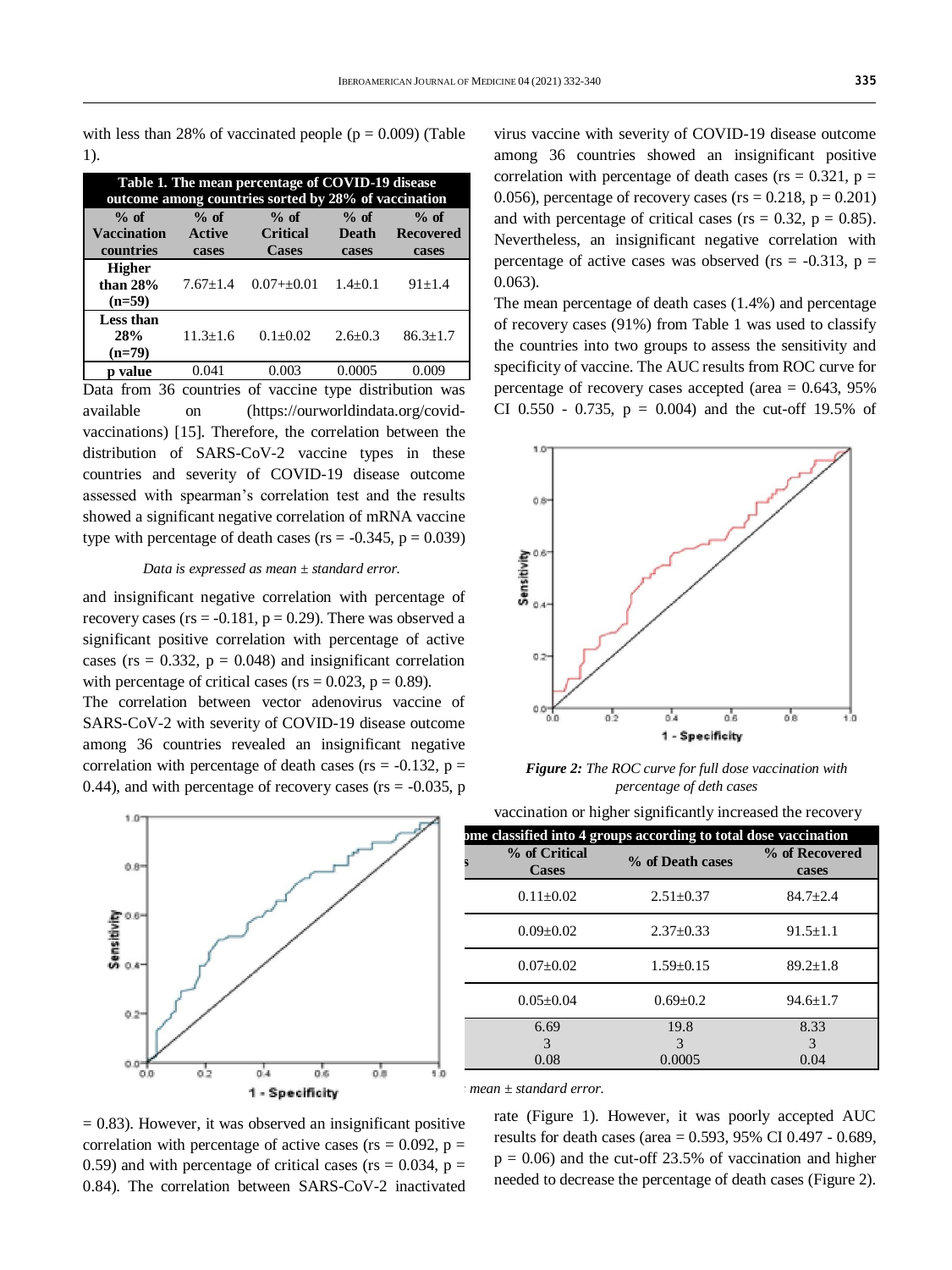Table 2 illustrates the mean percentage of each four groups distribution by percentage of total vaccine group 1 (0-24%), group 2 (25-49%), group 3 (50-74%) and group 4 (75- 100%). There were observed significant differences in death cases among countries in 4 groups. The countries with higher percentage of total vaccine showed the lowest percentage of death cases rate ( $\chi$ 2(3) = 19.8, p = 0.0005), but insignificant with percentage of critical cases ( $\gamma$ 2(3) = 6.69,  $p = 0.08$ ) and active cases ( $\chi$ 2(3) = 6.28, p = 0.09). However, there were observed significant differences in percentage of recovered cases, showing the group 4 the higher recovered rate followed by group 2, group 3 and lowest with group 1  $(\gamma 2(3) = 8.33, p = 0.04)$  (Table 2).

 $= 0.017$ ) compared with other groups. Hwever, no statistical significant differentes were observed attending to active cases ( $\chi$ 2(3) = 5.87, p = 0.12). The recovered rate was significantly higher in countries of group 4 compared with the other groups  $(\gamma 2(3) = 8.19, p = 0.04)$  (Table 3). Figures 5 and 6 show the percentage of death cases distribution before the vaccine program and post-vaccination programme, respectively.

The paired T-Test was used to compare the COVID-19 disease outcomes in 85 countries before the SARS-CoV-2 vaccine programme started (pre-vaccination programme) and after its initiation (post-vaccination). The results showed a significant decrease in mean percentage of death cases of

| Table 3. The mean percentage of COVID-19 disease outcome classified into 4 groups according to full dose vaccination |                           |                   |                               |                  |                         |
|----------------------------------------------------------------------------------------------------------------------|---------------------------|-------------------|-------------------------------|------------------|-------------------------|
| Group                                                                                                                | % of total<br>vaccination | % of Active cases | % of Critical<br><b>Cases</b> | % of Death cases | % of Recovered<br>cases |
| Group $1(0-24\%)$<br>$(n=73)$                                                                                        | 10.9                      | $11.19 + 1.7$     | $0.1 \pm 0.02$                | $2.49 + 0.28$    | $86.4 + 1.8$            |
| Group 2 (25-49%)<br>$(n=28)$                                                                                         | 35.2                      | $9.17 + 2.6$      | $0.09 + 0.02$                 | $1.76 + 0.24$    | $89.1 \pm 2.5$          |
| Group 3 (50-74%)<br>$(n=35)$                                                                                         | 54.3                      | $7.02 + 1.4$      | $0.06 + 0.02$                 | $1.44 + 0.12$    | $91.5 \pm 1.4$          |
| Group $4(75-100\%)$<br>$(n=2)$                                                                                       | 83.5                      | $7.43 + 4.6$      | $0.16 + 0.15$                 | $0.77 \pm 0.46$  | $91.8 + 4.1$            |
| $\mathbf{X}^2$                                                                                                       |                           | 5.87              | 10.2                          | 16.4             | 8.19                    |
| df<br>p value                                                                                                        |                           | 3<br>0.12         | 3<br>0.017                    | 3<br>0.001       | 3<br>0.042              |



*Figure 4: Distribution of pre-vaccinate death cases among countries. = No data; = 0-0.75%, = 0.76-1.43%; = 1.44-1.76%; = higher than 1.77%.*

The mean percentage of 4 groups distributed by the percentage of full dose vaccine among countries may be observed in Figures 3 and 4). The results showed a significant difference in death caused by COVID-19. The countries with higher percentage of full vaccine showed a significantly lowest percentage of death cases ( $\chi$ 2(3) = 16.4,  $p = 0.001$ ), and percentage of critical cases ( $\chi$ 2(3) = 10.2, p post-vaccination patients (mean =  $2.25$ , SD =  $2.39$ ) compared with pre-vaccination subjects (mean  $= 3.85$ , SD  $=$ 3.56); (t  $(85) = -3.59$ ,  $p = 0.001$ ). A significant decrease in critical cases rate in post-vaccination (mean  $= 0.08$ , SD  $=$ 0.11) compared with pre-vaccination (mean=1.87, SD=1.71); t  $(81) = -9.41$ ,  $p = 0.0005$ ) was also observed. Similar results were observed with active cases rate,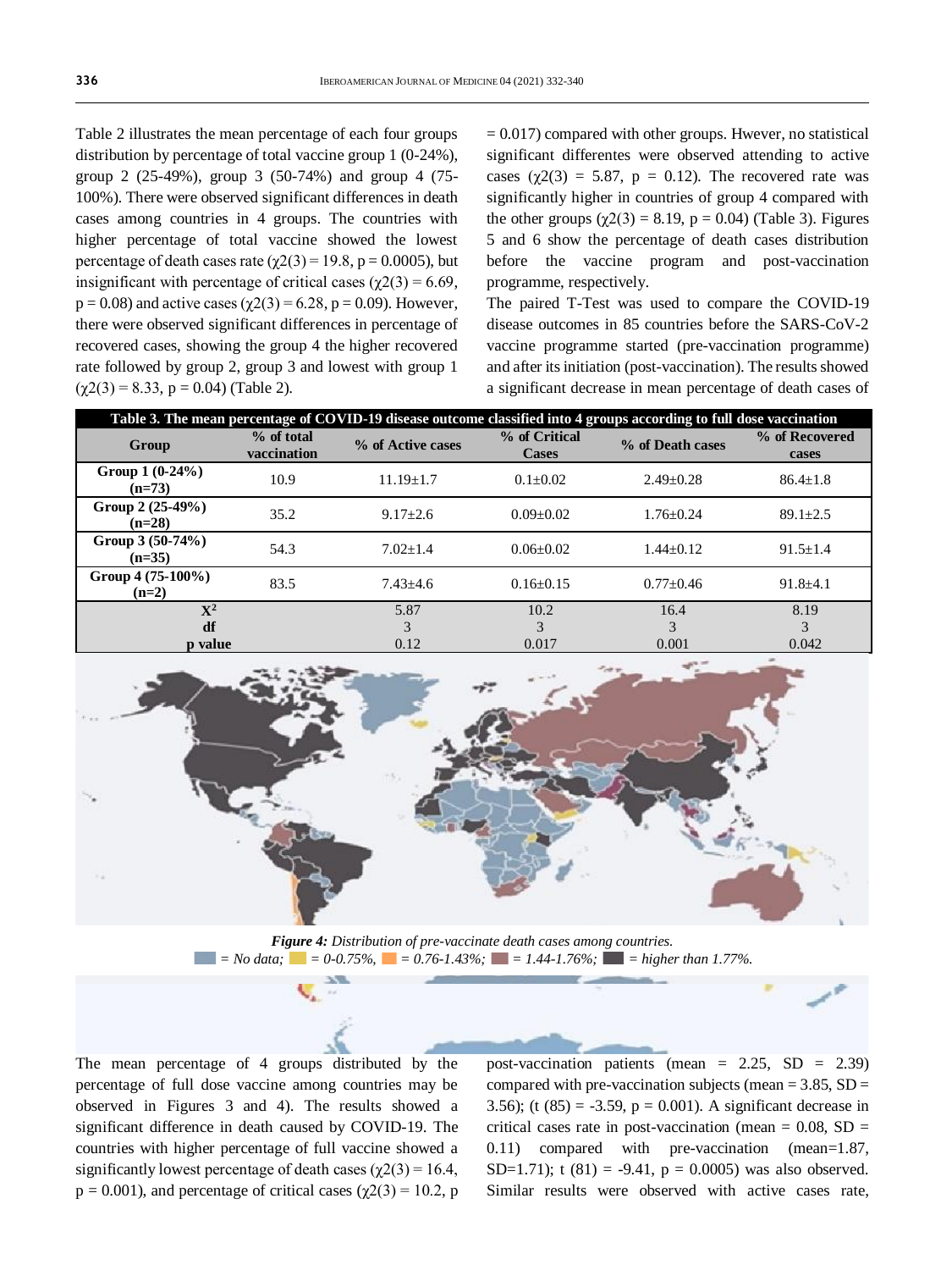observing statistically significant differences in the postvaccination group (mean  $= 8.78$ , SD  $= 11.87$ ) compared with the mean percentage of pre-vaccination (mean  $= 75.2$ , SD  $=$ 20.5); t  $(84) = -27.19$ ,  $p = 0.0005$ . Finally, the recovered cases rate in post-vaccination subjects (mean  $= 89.05$ , SD  $=$ 12.15) was significantly increased compared with postvaccination patients (mean = 20.55, SD = 20.22); (t  $(84)$  = 28.4,  $p = 0.0005$ ) (Table 4).

of countries was also evaluated. The results showed a significantly higher rate of death cases due to COVID-19 in countries used group 2 SARS-CoV-2 vaccine (Adenovirus vector only) followed by group 3 (mRNA, Adenovirus vector and Inactive virus), group 1 (mRNA only), group 6 (Adenovirus vector and Inactive virus), group 4 (mRNA and Adenovirus vector). The lowest percentage of death cases with group 5 (mRNA and inactive virus) countries ( $\chi$ 2(5) =



*Figure 5: Percentage of death cases distribution before the vaccine program.*  $\blacksquare$  = No data;  $\blacksquare$  = 0-2.2 %;  $\blacksquare$  = higher than 2.2%.



*Figure 6: The impact of full dose vaccination on the percentage of death cases according to mean percentage of post-vaccination*  $\blacksquare$  = No data;  $\blacksquare$  = 0-2.2%;  $\blacksquare$  = higher than 2.2%).

The comparison of vaccine types assessed among 6 groups 21.3,  $p = 0.001$ ). No statistically significant results were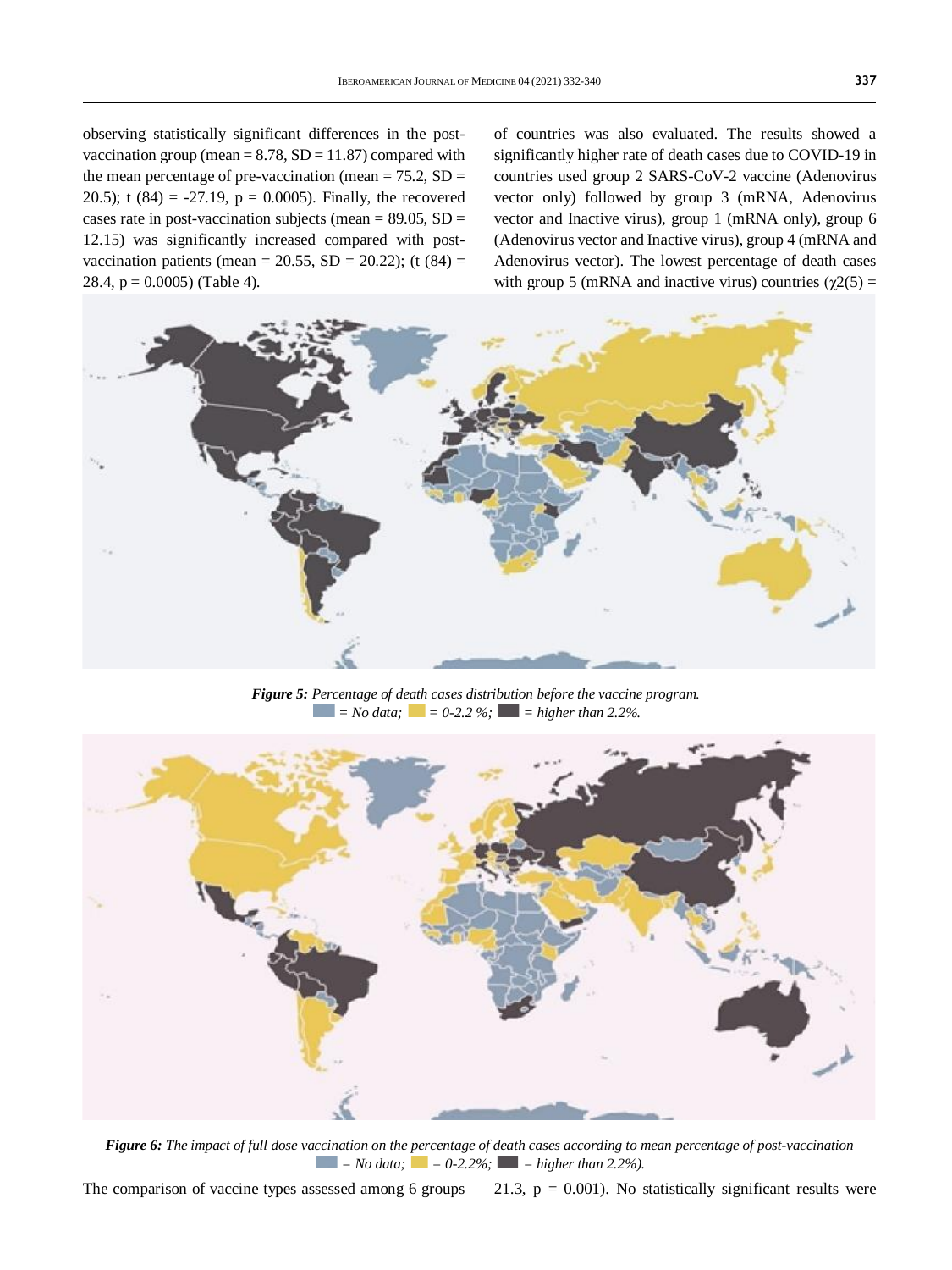| observed in the percentage of critical cases ( $\gamma$ 2(5) = 8.75, p |
|------------------------------------------------------------------------|
| = 0.11), active cases ( $\chi$ 2(5) = 2.38, p = 0.79) and recovered    |
| cases $(\chi 2(5) = 3.4, p = 0.63)$ (Table 5).                         |

| Table 4. The mean percentage of COVID-19 disease<br>outcome of pre and post-vaccination among countries |                     |                      |         |  |
|---------------------------------------------------------------------------------------------------------|---------------------|----------------------|---------|--|
| COVID-19<br>outcome                                                                                     | Pre-<br>vaccination | Post-<br>vaccination | p value |  |
| % of Active<br>cases<br>$(n=85)$                                                                        | $75.2 + 2.2$        | $8.78 \pm 1.29$      | 0.0005  |  |
| $%$ of<br><b>Critical</b><br>cases<br>$(n=82)$                                                          | $1.87+0.19$         | $0.08 \pm 0.01$      | 0.0005  |  |
| % of Death<br>cases<br>$(n=86)$                                                                         | $3.85 + 0.38$       | $2.25 + 0.25$        | 0.001   |  |
| $%$ of<br><b>Recovered</b><br>cases<br>$(n=85)$                                                         | $20.6 + 2.2$        | $89.1 + 1.3$         | 0.0005  |  |

# **4. DISCUSSION**

By 28 February 2021 COVID-19 pandemic caused 2.5 million deaths worldwide and there have been over 110 million infected cases [16], leading to negative impact on economy and social life. Therefore, the need of an effective vaccine increased to prevent further mortality and morbidity [4]. This study was designed to assess the effectiveness of coronavirus vaccine worldwide and showed that countries

CoV-2 infected people and significantly higher percentage of recovered cases from the infected cases in total and full dose vaccination, although the countries with higher rate of full dose vaccination correlated significantly more with COVID-19 outcome when compared with total dose vaccinated countries. This study supports previous findings of COVID-19 vaccine's effectiveness against symptomatic infection by decreased mortality rate, severity of disease and effectively prevent hospitalization, while other studies showed that one dose of vaccination was less effective on COVID-19 disease outcome [17-20].

The SARS-CoV-2 vaccine effectiveness was supported classifying countries into groups according to percentage of full dose vaccinated people. First group was classified according to the mean percentage of full dose vaccination. The countries with a vaccination rate higher than 28% of

#### *Data is expressed as mean ± standard error.*

people have significantly lower rates of death, active and critical cases and significantly higher recovered cases compared with countries with a vaccination rate lower than 28%. The second group classified countries into four groups according to percentage of vaccine received in their population. The results indicated that countries with more than 75% of total and full dose vaccination have lower percentage of death followed by countries with less than 74%, less than 49% and countries less than 24%. In addition, countries with more than 75% of total and full dose vaccination have higher percentage of recovered cases than other countries. Moreover, countries with higher percentage

| Table 5. The mean percentage of COVID-19 disease outcome classified into 6 groups according to mechanism of vaccine |                   |                     |                  |                      |
|---------------------------------------------------------------------------------------------------------------------|-------------------|---------------------|------------------|----------------------|
| <b>Type of vaccination</b>                                                                                          | % of Active cases | % of Critical Cases | % of Death cases | % of Recovered cases |
| mRNA<br>$(n=10)$                                                                                                    | $10.7 + 4.7$      | $0.13 \pm 0.07$     | $0.81 \pm 0.17$  | $88.4 \pm 4.62$      |
| <b>Adenovirus vector</b><br>$(n=21)$                                                                                | $14.8 + 4.7$      | $0.11 \pm 0.03$     | $2.9 \pm 0.84$   | $82.2 \pm 4.9$       |
| mRNA, adenovirus<br>vector, inactive virus<br>$(n=38)$                                                              | $6.22 \pm 0.97$   | $0.11 \pm 0.02$     | $2.57 \pm 0.03$  | $91.4 \pm 1.07$      |
| mRNA, adenovirus<br>vector<br>$(n=52)$                                                                              | $10.2 \pm 1.8$    | $0.06 \pm 0.01$     | $1.7 \pm 0.1$    | $88.1 \pm 1.8$       |
| mRNA, inactive virus<br>$(n=2)$                                                                                     | $4.45 \pm 2.4$    | $0.01 \pm 0.001$    | $0.47 \pm 0.40$  | $95.1 \pm 2.8$       |
| Adenovirus vector,<br>inactive virus<br>$(n=15)$                                                                    | $9.26 \pm 1.53$   | $0.073 \pm 0.01$    | $1.76 \pm 0.21$  | $88.9 \pm 1.62$      |
| ${\bf X}^2$                                                                                                         | 2.55              | 8.67                | 21.8             | 3.21                 |
| df                                                                                                                  | 5                 | 5                   | 5                | 5                    |
| p value                                                                                                             | 0.769             | 0.123               | 0.001            | 0.66                 |

with high percentage of vaccinated people have significantly lower percentage of death and critical cases among SARSof full dose vaccinated people showed decreased rates of critical cases.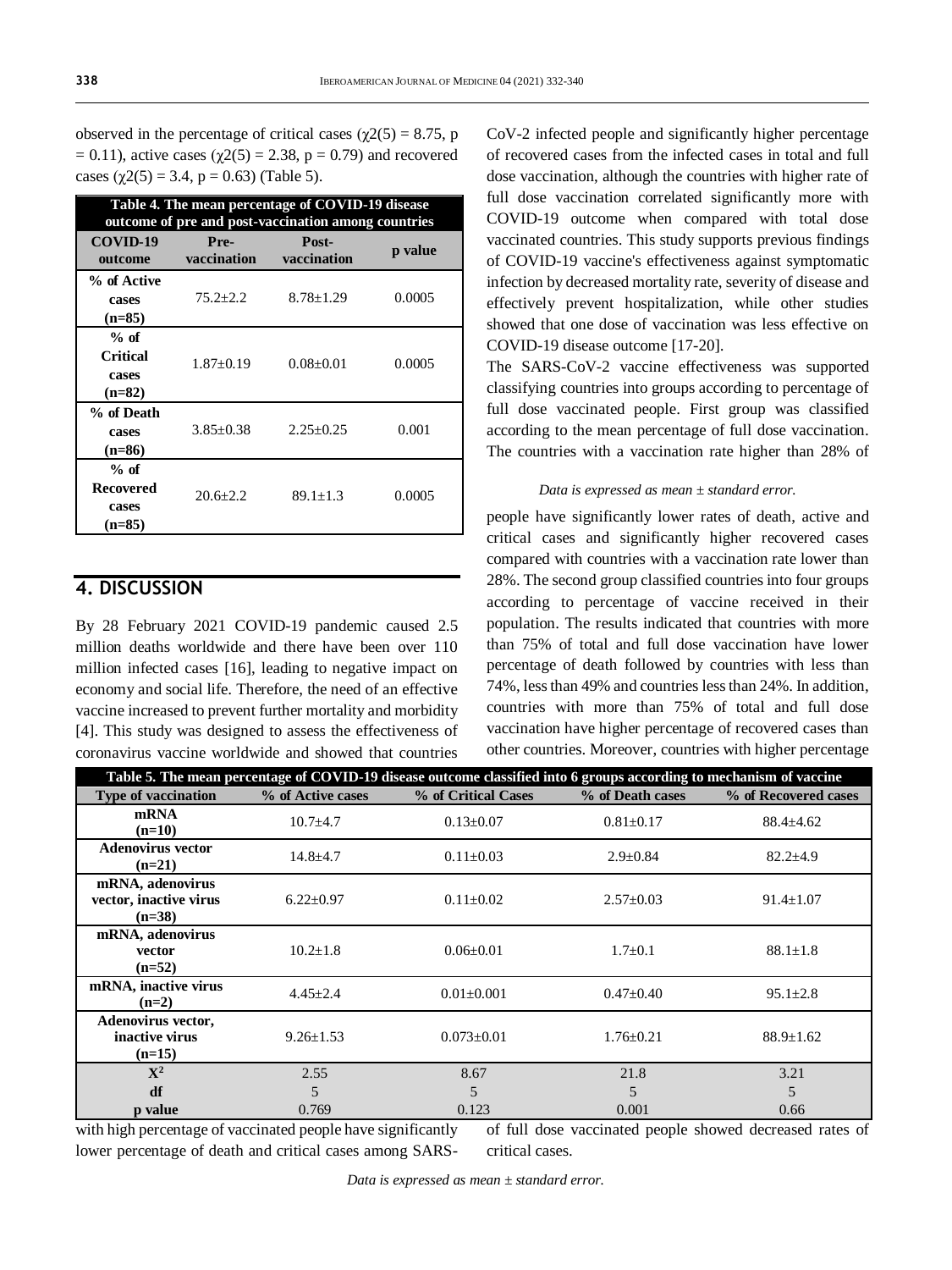More evidence of the impact and effectiveness of COVID-19 vaccine came from the comparison of COVID-19 disease outcomes before these countries started the vaccination program at 13th April 2020 with COVID-19 disease outcomes after vaccination program for the same countries at 17th August 2021. There was observed a significant decreased rate in death and critical cases and significantly increased rate in recovered cases. These results indicate that the vaccination program campaign made a good effect on the countries by reducing the critical cases and death. However, we cannot ignore the difference in adherence to COVID-19 prevention measures among countries [21-23], as well as differences in the stringency of measures over time and across geographical regions [23]. In addition, the way of the population on how to protect themselves from the SARS-CoV-2 infection by some simple precautions such as wearing mask, hand hygiene and social distance [5]. However, all these precautions do not affect to recovery and death rates from COVID-19 once they got infected with the virus. Therefore, the sensitivity and specificity of vaccine impact for more than 23.5% of people vaccination against SARS-CoV-2 needed to decrease percentage of death and increase recovery rate, some vaccines showed to prevent infection and disease, while others prevent disease but not infection [23]. The SARS-CoV-2 vaccine will not prevent infection but decrease death rate, hospitalization and increase recovery rate.

Different types of SARS-CoV-2 vaccine mechanisms used worldwide including mRNA vaccines, inactivated vaccines and vector adenovirus vaccines. There were insignificant differences between types of vaccine used in these countries for active, critical and recovery cases, while the study indicated that countries using both mRNA and inactivated virus vaccine has significantly lower percentage of death cases and countries compared to countries which used only vector SARS-CoV-2 vaccine. These results may be due to the few number of countries using adenovirus vector vaccine alone. Previous studies showed that the effectiveness of adenovirus vector from AstraZeneca vaccine was 79% in preventing symptomatic COVID-19 [25].

The distribution rate of vaccine type in each country showed that countries which used more mRNA vaccine have significantly less death cases by SARS-CoV-2 virus. This observation supports the effectiveness observed of mRNA vaccine (Pfizer/BioNtech Comirnaty and the Moderna vaccine) (91-94%) preventing symptomatic COVID-19 disease [26, 27]. The mRNA vaccine effectiveness against COVID-19 hospitalization was higher than the adenovirus vector vaccine [28]. Other studies showed that mRNA vaccines have 79% of effectiveness against confirmed

infection with Alpha and Gamma SARS-CoV-2 variant and 84% to 88% effectiveness against symptomatic infection caused by Gamma and Beta [17, 29], while adenovirus vector vaccine showed to be 71% effective against Delta variant hospitalization and 67% with Beta variant [30].

# **5. CONCLUSIONS**

This study indicated that different vaccine mechanism against SARS-CoV-2 virus of more than 23.5% of vaccination people with full dose vaccine is effective to decrease death and serious symptoms of COVID-19 disease. In addition, this ratio also increases the recovery rate. However, due to the SARS-CoV-2 variant and genetic susceptibility, we recommend each country to compare the effect of each vaccine mechanism type among COVID-19 cases received full vaccine. In addition, future studies are needed to assess the effect of single dose vaccine in COVID-19 disease outcome and to determine if the vaccine will accelerate the period of recovery rate and reduce the infectious period in each country.

#### **6. ACKNOWLEDGEMENTS**

We wish to express our sincere appreciation and thankful to Kamila Salim, Abdulhamid Alkout, Abdullah Kridan and Mustafa Alforjani for their support and encouragement of writing this study.

#### **7. REFERENCES**

*1. Chen N, Zhou M, Dong X, Qu J, Gong F, Han Y, et al. Epidemiological and clinical characteristics of 99 cases of 2019 novel coronavirus pneumonia in Wuhan, China: a descriptive study. Lancet. 2020;395(10223):507-513. doi: [10.1016/S0140-6736\(20\)30211-7.](https://doi.org/10.1016/s0140-6736(20)30211-7)*

*2. Huang C, Wang Y, Li X, Ren L, Zhao J, Hu Yet al. Clinical features of patients infected with 2019 novel coronavirus in Wuhan, China. Lancet. 2020;395(10223):497-506. doi[: 10.1016/S0140-6736\(20\)30183-5.](https://doi.org/10.1016/s0140-6736(20)30183-5)*

*3. Gold JAW, Wong KK, Szablewski CM, Patel PR, Rossow J, da Silva J, et al. Characteristics and Clinical Outcomes of Adult Patients Hospitalized with*